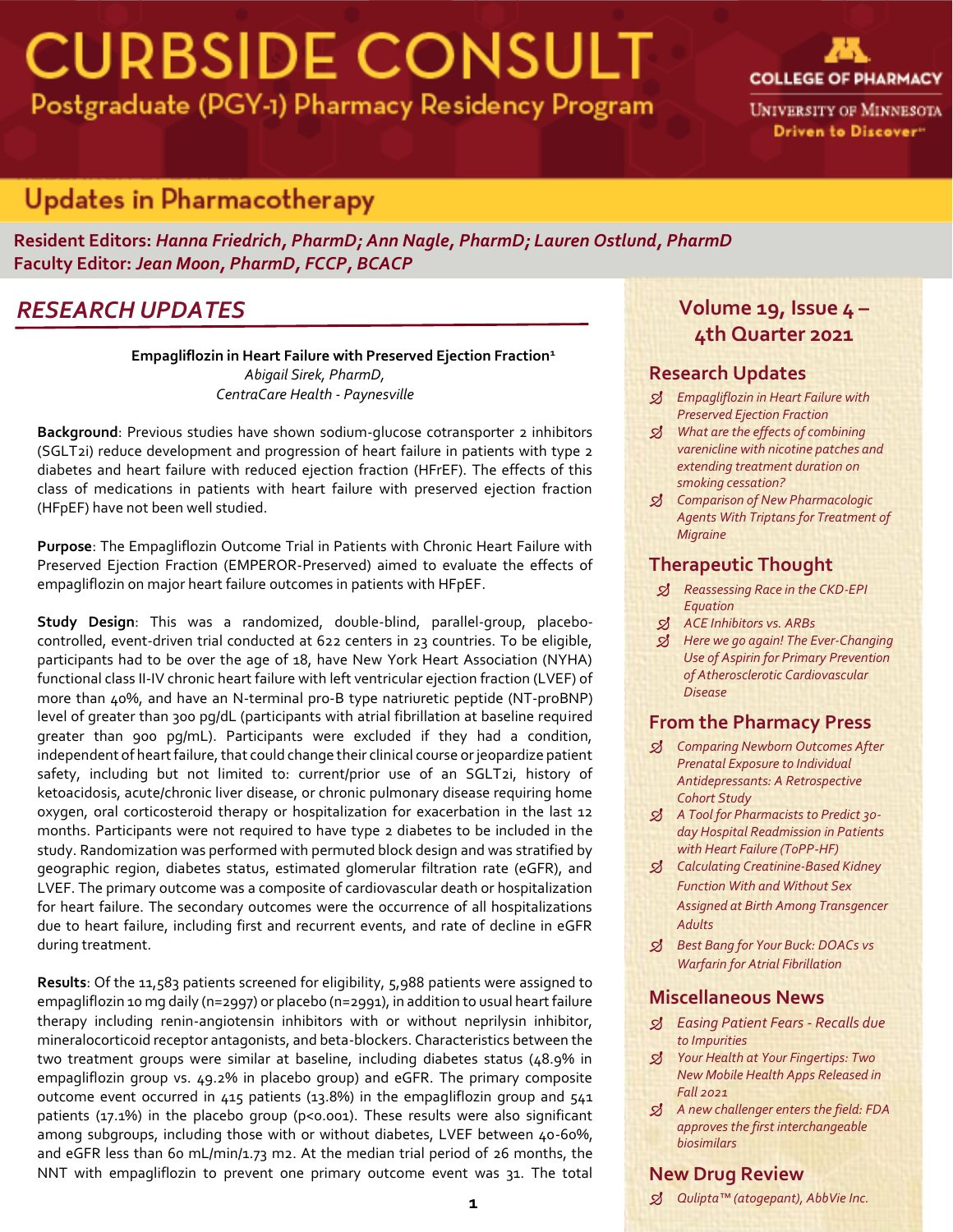### **RESEARCH UPDATES (cont.)**

of hospitalizations for heart failure was lower with the empagliflozin group compared to placebo  $(n=259 \text{ vs. } 352; \text{ p} < 0.001).$ Additionally, rate of decline in eGFR was slower in the empagliflozin group than placebo (-1.25 vs. -2.62 mL/min per 1.73 m2 per year; p<0.001). Adverse events and discontinuation rates were similar between the two groups, with genital and urinary tract infections and hypotension being the most common concerns in patients treated with empagliflozin. Rates of hypoglycemic events were similar between empagliflozin and placebo, both in patients with and without diabetes (2.4% vs. 2.6%).

**Conclusion/Key Point**: Empagliflozin was shown to reduce the risk of composite cardiovascular death and hospitalization for heart failure in patients with HFpEF. This was seen regardless of diabetes status and in patients with an eGFR less than 60 mL/min/1.73 m2. Additionally, the use of empagliflozin was shown to slow the rate of eGFR decline. The use of empagliflozin may be considered in patients with HFpEF with or without diabetes to reduce the risk of composite cardiovascular death and hospitalization.

#### **What are the effects of combining varenicline with nicotine patches and extending treatment duration on smoking cessation? 2** *Deandra Lundeen, PharmD,*

*Park Nicollet*

**Background**: Various strategies and interventions to enhance the effectiveness of lasting smoking cessation have been explored. Previous research on the combination of nicotine replacement therapy (NRT) with varenicline versus varenicline alone has shown differing results. A meta-analysis performed on previous studies showed statistical benefit in favor of combination therapy. After reviewing this meta- analysis, the American Thoracic Society conditionally recommended the combination of varenicline plus NRT versus varenicline alone while most guidelines continue to recommend monotherapy of varenicline, bupropion, NRT, or combination therapy of different NRTs. Due to this, a randomized clinical trial was performed that evaluated the effects of combining varenicline with NRT and extending varenicline treatment duration since limited evidence has been seen thus far.

**Purpose**: To compare the effectiveness of varenicline plus a nicotine patch versus varenicline alone for 12 weeks or 24 weeks on smoking cessation treatment.

**Study Design**: The study was a double-blind, 2x2 factorial randomized clinical trial that began initial enrollment on November 11, 2017 and was completed on July 9, 2020. The visits throughout the study occurred in one of two research clinics in Wisconsin. Eligible participants were individuals who smoked at least five cigarettes per day in the last six months, spoke English, were at least 18 years old, had exhaled carbon monoxide (CO) of five parts per million or greater indicating that they smoke cigarettes consistently, had a desire to quit smoking, did not use any other tobacco products in the past 30 days, had phone access, and were willing and able to use both NRT and varenicline. A total of 1,251 people were randomized evenly into four different groups. The four groups were varenicline monotherapy for 12 weeks (n=315), varenicline plus nicotine patch for 12 weeks (n=314), varenicline monotherapy for 24 weeks (n=311), and varenicline plus nicotine patch for 24 weeks (n=311). Varenicline dosing was titrated to 2 mg daily after one week appropriately and participants in the patch groups received 14mg nicotine patches. Additionally, a placebo patch was given to participants that had varenicline monotherapy and placebo varenicline was given to participants who were in the 12 week duration study arms to be used during the remaining 12 weeks. The primary outcome collected was self-reported seven-day point prevalence abstinence at 52 weeks after the target quit day which was biochemically confirmed by CO testing.

**Results**: For the primary endpoint, 967 of the 1,251 participants provided self-reported data. Of the 967, 477 participants claimed abstinence and 317 of those underwent CO testing which confirmed abstinence in 247 of those participants. These results found no significant interaction between medication type or medication duration (1.03 [95% CI 0.91 - 1.17], P= 0.66). Additionally, for all secondary outcomes assessed, no significant findings were found.

**Conclusion**: Based on the study results, there was no significant difference in smoking cessation rates from the use of varenicline for 12 weeks when compared to a longer duration or addition of nicotine patches. No subgroup of participants showed significant results in favor of any specific treatment. This trial had several limitations. Some participants were not able to have a CO confirmation test at follow-up due to COVID-19 restrictions. Another limitation was that 23% of the sample population was lost to follow-up throughout the 52-week follow-up period and adherence to the medication(s) declined over time. The average initial adherence rate across the treatment groups were between 75-81% and by week 23 were between 40-55%.

**Key Point**: The use of varenicline in extended durations or in combination with nicotine replacement therapy did not show benefit in this study. Smoking cessation strategies are often very patient dependent. No treatment group showed to be safer than others, and for the usual population, combination therapy or increased duration did not improve outcomes in this study.

**Comparison of New Pharmacologic Agents With Triptans for Treatment of Migraine<sup>3</sup>** *Hailey Haugen, PharmD, CentraCare Health – St. Cloud*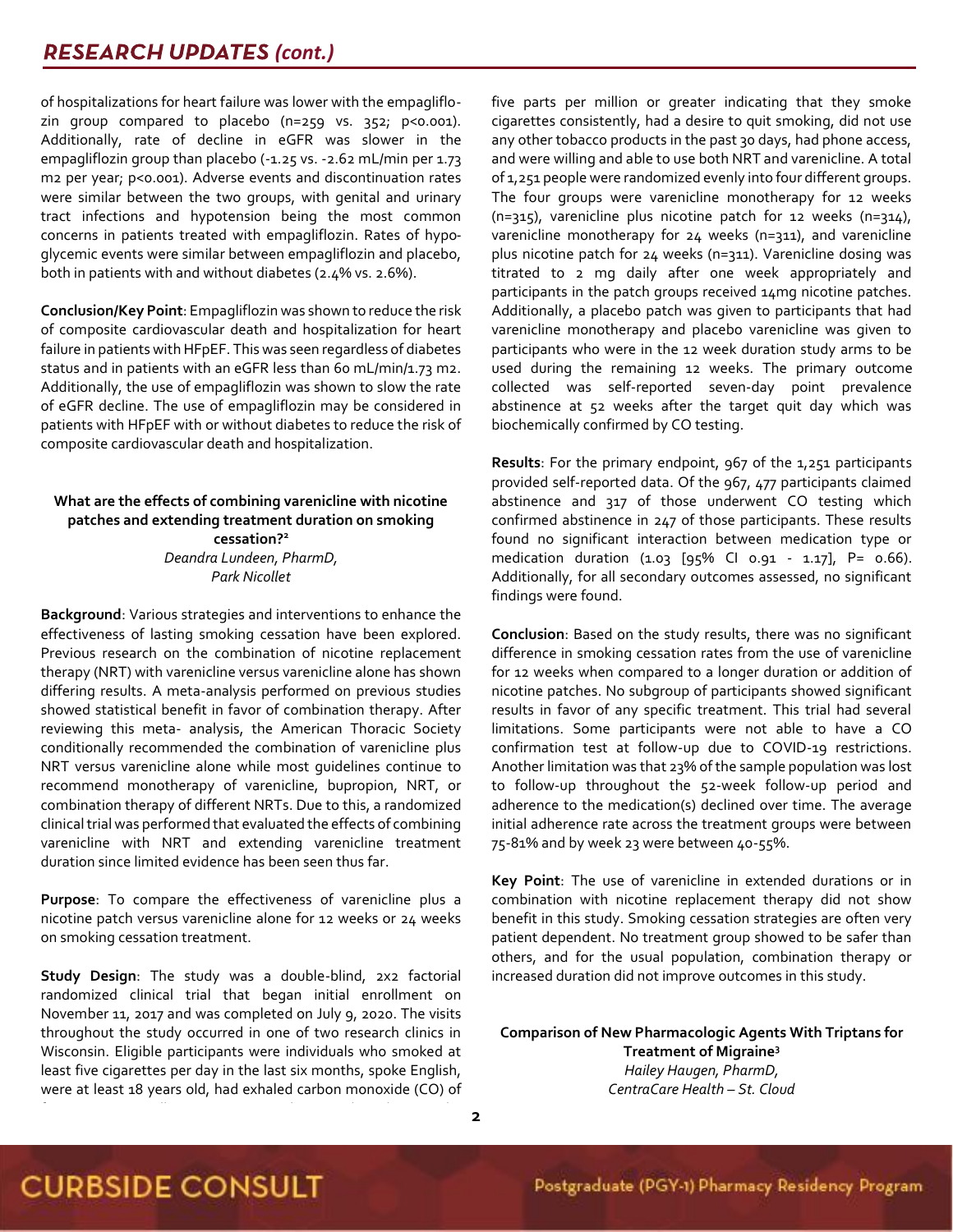**Background**: Triptans, or 5-hydroxytryptamine1B/1D (5-HT1B/1D) receptor agonists, are widely regarded as the standard of care for the treatment of acute migraine. However, there are concerns with the efficacy and high discontinuation rate of these agents. Frequent use of triptans may also lead to medication overuse headaches. Additionally, these agents are contraindicated in patients with high cardiovascular risk due to their mechanism of inducing vasoconstriction. Two new classes of migraine drugs have been developed to provide improved outcomes for patients in whom triptans are either ineffective or unsafe. These two classes are the ditans, which are 5-hydroxytryptamine1F (5-HT1F) agonists and the gepants, which are calcitonin gene-related peptide (CGRP) antagonists. Limited information is available regarding the efficacy and safety of these newer agents compared to the standard of care for migraine treatment.

**Purpose**: To compare the benefits and adverse effects of triptans with newer agents 5-HT1F agonists (lasmiditan) and CGRP antagonists (rimegepant, ubrogepant) for the treatment of acute migraine attacks.

**Study Design**: This was a systematic review and meta-analysis that included double-blind randomized clinical trials (RCTs) with participants 18 years or older, reviewed currently available acute treatments for migraine at doses widespread in clinical use, had comparisons between specific therapies and/or placebo, and used the International Headache Society criteria for migraine diagnosis. Articles were excluded if they compared the same medication using different routes of administration. The Cochrane Register of Controlled Trials, Embase, and PubMed were searched from the databases' inception to March 5, 2020. A total of 261 articles were considered and 64 trials met inclusion criteria. The primary outcome was freedom from pain two hours after treatment. The secondary outcomes were pain relief two hours after treatment and tolerability determined by the number of adverse effects. For each specified outcome, the odds ratio (OR) was estimated with 95% CI using random-effects models.

**Results**: A total of 64 RCTs were included with 46,442 patients aged 36-43 years old and included 74-87% females. Triptans had a higher rate of pain freedom at two hours compared with 5-HT1F agonist, lasmiditan (range: OR, 1.72 [95% CI, 1.06-2.80] to OR, 3.40 [95% CI, 2.12-5.44]). Triptans also had a higher rate of pain freedom compared with CGRP antagonists, rimegepant (range: OR, 1.58 [95% CI 1.07-2.33] to OR, 3.13 [95% CI 2.16-4.52]) and ubrogepant (range: OR, 1.54 [95% CI 1.00-2.37] to OR, 3.05 [95% CI 2.02-4.60]). Triptans were associated with significantly better pain relief at two hours compared to lasmiditan, rimegepant, or ubrogepant. Lasmiditan had the highest OR of any adverse events compared to placebo. Triptans such as rizatriptan, sumatriptan, and zolmitriptan were associated with a higher OR of adverse events than the CGRP antagonists. Specifically, triptans had a higher OR of chest symptoms in all adverse events including chest pain, tightness, heaviness, and pressure compared to CGRP antagonists. Most patient reported adverse events were mild to moderate and were considered tolerable.

**Conclusion**: Newer agents lasmiditan, rimegepant, and ubrogepant were associated with lower ORs for pain freedom and pain relief at 2 hours post dose compared to most triptans. However, there still may be a benefit of these newer agents for patients who have failed triptans or have cardiovascular contraindications. A key limitation of the study is the focus on short-term efficacy and safety after a single dose for a single migraine attack rather than long-term use when used for repeated migraine attacks. This study also did not specify the types of adverse events, and instead compared the overall rates of adverse events from each study included in the meta analysis.

**Key Point**: Triptans were shown to be more effective for pain freedom and pain relief at 2 hours post dose compared to newer agents lasmiditan, rimegepant, and ubrogepant. The benefits of the newer agents may be found in their use for repeated migraine attacks, and for patients who have failed, had adverse effects, or have contraindications to triptan use.

### *THERAPEUTIC THOUGHT*

**Reassessing Race in the CKD-EPI Equation4-9** *Riley Larson, PharmD, M Health Fairview Bethesda | Walgreens*

**Background**: In comparison to White patients, Black patients experience worse outcomes in regard to timely nephrology referrals, waitlisting for kidney transplantation, and being less likely to receive sodium-glucose cotransporter-2 inhibitor (SGLT2i) therapy. Over the past decade, the 2009 Chronic Kidney Disease Epidemiology Collaboration creatinine (CKD-EPIcr) equation has been used to calculate estimated glomerular filtration rate (eGFR). This equation included "race" (Black or non-Black) as a variable after findings from Levey et. al. deemed the equation more accurate than other commonly used equations at that time. However, Black patients have a higher calculated eGFR than non-Black patients compared to their actual measured GFR, which experts concur may delay access to kidney transplantation and kidney care, such as initiating SGLT2i therapy to stabilize kidney decline. One significant case report outlines a selfidentified Black female who could have had a transplant two years sooner if the race variable was not used when calculating her eGFR--despite only having 48% African ancestry per an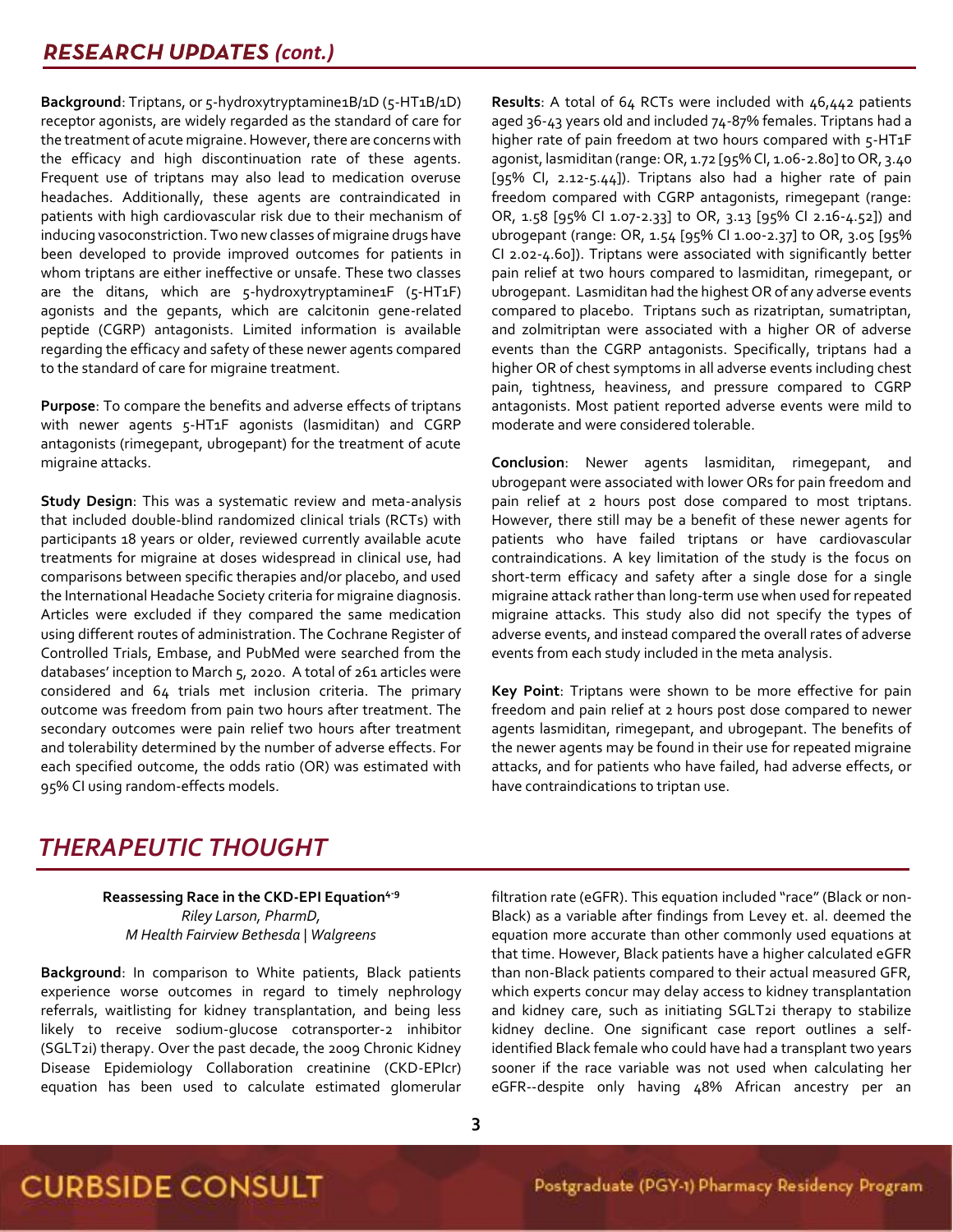Ancestry.com genetic test. Therefore, experts from the National Kidney Foundation (NKF) and American Society of Nephrology (ASN) formed a Task Force to reassess the evidence of including race in eGFR. While conducting an evidence-based review, the panel also interviewed a myriad of health professionals, experts, and patients and ultimately recommended immediate implementation of a, refitted CKD-EPIcr (2021) equation without a coefficient for race.

**Evidence & Discussion**: The Task Force explicitly states their evidence-based rationale highlighting that race is a social and not a biological construct, the need to improve the equity of health and social justice and citing the issues that arise when utilizing race for clinical algorithms (potential implicit and explicit bias). Additionally, the Task Force analyzed a plethora of studies with subsequent modified CKD-EPI equations, taking into consideration six "attributes": Equation performance; patient-centeredness; assay availability and standardization; population diversity in equation development; consequences to clinical care, research, and population tracking; and implementation challenges. Ultimately, the authors found that the re-fitted CKD-EPI equation without a race coefficient would pose minimal challenges in implementation, included diversity in its development, and does not disproportionately affect any group compared to keeping the CKD-EPIcr (2009) equation with the race factor or simply removing race from the CKD-EPIcr (2009).

The recommendation to simply remove race from the current eGFR equations did not go without debate. A 2020 cross-sectional review (also authored by Levey) cautioned against the removal of race from the CKD-EPIcr (2009) equation and reporting the same results for everyone. The authors found eliminating the race coefficient was associated with a systematic bias in underestimation of eGFR in Black individuals. Additionally, Casal et. al. was published shortly after the publication of the Task Force recommendation and cautioned against removal of race from CKD-EPIcr (2009) eGFR calculations. This study analyzed the eGFR with and without the race variable of Black patients undergoing phase one chemotherapy trials from 1995-2010. Importantly, both criticising studies utilized the CKD-EPIcr (2009) equation with or without the removal of race in their data analysis. The Task Force utilized a new, validated CKD-EPIcr (2021) equation without the coefficient of race with slightly adjusted multipliers to mitigate these proposed consequences (see below). Ultimately, the inclusion of comprehensive studies, formation of a multidisci-plinary Task Force across multiple organizations, and considera-tion of social implications warrant the recommendation to utilize the re-fitted CKD-EPIcr (2021) equation without a race coefficient.

**Clinical Impact**: Aside from an earlier diagnosis of Chronic Kidney Disease (CKD) and decreased kidney transplant waitlist time in in Black individuals, the clinical impact of this recommendation centers around pharmacotherapy adjustments and eligibility. With a decreased eGFR, by utilizing the CKD-EPIcr (2021) equation Black patients will have expanded access to SGLT-2i initiation, which can slow the progression of kidney disease. In contrast, Black patients may require dose adjustments of certain medications (such as metformin or sulfonylureas). Overall, this change is patient-centered, evidencebased, and may improve equity of health for Black individuals.

**CKD-EPIcr (2009) Equation:**  $e$ GFR =  $141 \times min(Scr/K,1)^{a} \times$ max(Scr/K,1)-1.209 x 0.993<sup>age</sup> x 1.018 [if female] x 1.159 [if black] *\*where Scr is serum creatinine, κ is 0.7 for females and 0.9 for males, ɑ is -0.329 for females and -0.411 for males, min indicates the minimum of Scr/κ or 1, and max indicates the maximum of Scr/κ or 1*

**CKD-EPIcr (2021) Equation:**  $e$ GFR =  $142 \times min(Scr/k, 1)^{a} \times$  $max(Scr/k,1)^{-1.200}$  x 0.9938<sup>age</sup> x 1.012 [if female] *\*where Scr is serum creatinine, k is 0.7 for females and 0.9 for males, ɑ is -0.241 for females and -0.302 for males, min indicates the minimum of Scr/k or 1, and max indicates the maximum of Scr/k or 1*

> **ACE Inhibitors vs. ARBs10-12** *McKenzie Pfeffer, PharmD, St. Cloud VA Healthcare System*

**Background:** Angiotensin-converting enzyme (ACE) inhibitors and angiotensin receptor blockers (ARBs) are widely used in the United States for the treatment of hypertension and are among first-line therapy options, along with calcium channel blockers and thiazide or thiazide-like diuretics. Both work on the renin-angiotensin system (RAS) in the kidneys, however, they have different sites of action. ACE inhibitors inhibit the conversion of angiotensin I to angiotensin II, while ARBs block receptor binding of angiotensin II. Generally, both classes are interchangeable and yield similar efficacies. Over the years, ACE inhibitors have been more widely used than ARBs due to previously lower cost, as well as additional benefits seen with improving mortality in heart failure and post-myocardial infarction (MI) along with renal protection in patients with diabetes. Generally well-tolerated, patients taking ACE inhibitors or ARBs occasionally complain of a chronic, dry, non-productive cough. Hyperkalemia and an increase in serum creatinine may be seen while using these agents. This can be serious since hyperkalemia can cause cardiac issues, including arrhythmias, which can be life-threatening. Lab monitoring, especially upon initiation of one of these agents, is imperative for patient safety. Generally, there is no difference between selecting an ACE inhibitor or ARB for first-line use in hypertension, although a new analysis of a large trial suggests otherwise.

**Evidence:** A recent large analysis of a major trial, LEGEND-HTN, originally published in American Heart Association Hypertension, now claims that ARBs are preferred over ACE-inhibitors for first-line treatment of hypertension. LEGEND-HTN is the largest head-to-head comparison trial with almost 3 million patients with hypertension who were started on a first-line antihypertensive including: ACE inhibitors, ARBs, dihydropyridine or non-dihydropyridine calcium channel blockers, and thiazide or thiazide-like diuretics. Researchers aimed to identify differences between the drug classes including incidence of acute MI hospitalization for heart failure, stroke, or a composite of these cardiovascular outcomes plus sudden cardiac death. Secondary efficacy and safety outcomes also were examined. Prior to LEGEND-HTN, Cochrane published a large review between ACE inhibitors and ARBs for primary hypertension. Findings from this analysis suggest that while ARBs are slightly better tolerated than ACE inhibitors, there is a higher quality of data supporting the use of ACE inhibitors to prevent strokes, heart disease, and death, which makes ACE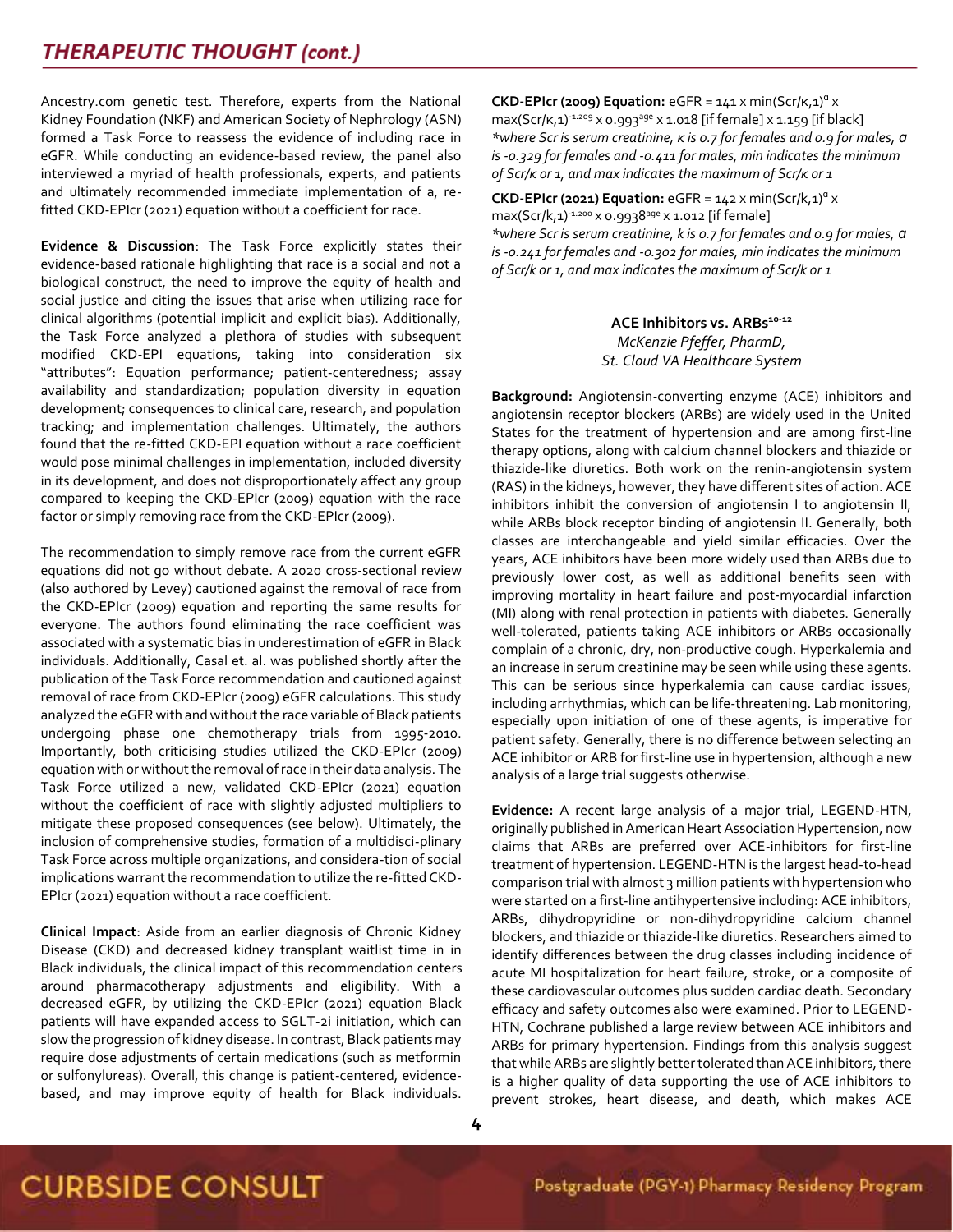inhibitors, as a class, preferable over ARBs. Findings from the new analysis show that ARBs may move up and surpass ACE inhibitors for first-line hypertension treatment due to similar efficacy with better tolerability. Furthermore, there was no statistical difference in the primary cardiac outcomes between the two groups. However, patients receiving ARBs had lower incidence of angioedema, cough, acute pancreatitis, and gastrointestinal bleeding compared to those receiving ACE inhibitors. Lisinopril made up over 80% of the ACE inhibitor group, which may have carried disproportionate weight in the drug-class comparison. This study was designed around patients who were receiving antihypertensive medications for the first time. The results do not factor in patients who already take one of the drugs and are considering switching or adding another medication to their regimen.

between the two drug classes are minimal since both have generic **Clinical Impact and Discussion**: Both ACE inhibitors and ARBs are effective blood-pressure lowering medications that have been on the market for years. If clinically indicated, either agent would likely be effective in patients with hypertension. Cost differences products that are readily available. New data suggests that ARBs are just as efficacious as ACE inhibitors with fewer adverse effects associated with their use, including reduction in angioedema, cough, and potentially a decreased risk of pancreatitis and gastrointestinal bleeding, although more research is needed to validate these claims. When faced with a clinical decision to start a patient on an ACE or ARB, opting for an ARB may be a slam dunk by providing good blood pressure lowering, improving cardiovascular outcomes, and fewer adverse events compared with commonly prescribed ACE inhibitors.

#### **Here we go again! The Ever-Changing Use of Aspirin for Primary Prevention of Atherosclerotic Cardiovascular Disease13-16** *Athena Cannon, PharmD, Indian Health Board Medical and Dental Center*

**Background**: The use of low-dose aspirin has found its place in secondary prevention of atherosclerotic cardiovascular disease (ASCVD), however its role in primary prevention of ASCVD is everchanging and controversial. The mechanism behind aspirin's potential benefit in the prevention of ASCVD is its irreversible inhibition of cyclooxygenase-1 activity and thromboxane A2 synthesis, which leads to suppression of platelet activation and aggregation. The optimal dosing in support of this mechanism is less than 100mg (81mg in the U.S.). A patient's 10-year risk of experiencing ASCVD can be calculated using the Pooled Cohort Equations developed by the American College of Cardiology (ACC) /American Heart Association (AHA). While the true benefits of aspirin therapy in primary prevention have been debated, the

increased risk of major bleeding with aspirin therapy has been clearly documented. This risk increases in patients who are greater than 70 years old, have a history of gastrointestinal bleeding, chronic kidney disease, coagulopathy, or are on concomitant medications that enhance bleed risk such as non-steroidal antiinflammatory drugs or anticoagulants.

Recommendations surrounding the use of aspirin in primary prevention have been published by the American College of Chest Physicians in 2012, U.S. Preventive Services Task Force (USPSTF) in 2016, and the ACC/AHA in 2019. With each iteration of guidelines being released, the benefits of aspirin therapy in certain age groups and patient populations have narrowed.

**Evidence & Discussion**: The 2021 USPSTF Statement on Aspirin Use to Prevent Cardiovascular Disease is the newest recommendation, after the 2019 ACC/AHA Guidelines for Primary Prevention of Cardiovascular Disease. The 2019 ACC/AHA guideline recommends aspirin for primary prevention of ASCVD among adults 40-70 years old who have an ASCVD risk > 10% but are not at increased risk for bleeding. Additionally, aspirin is not recommended on a routine basis for patients > 70 years old or in any patients at increased risk of bleeding.

In a microsimulation model conducted by USPSTF to estimate the magnitude of the net benefit of aspirin for preventing ASCVD, the data suggests that a modest net benefit in quality-adjusted life and life-years gained is seen in patients 40-59 years old with a > 10% 10-year ASCVD risk. The benefits of initiating aspirin use are greater for individuals at higher risk for future ASCVD which was identified to be those with > 15% or > 20% 10-year ASCVD risk. Conversely, a range of slightly positive and negative impacts on the quality-adjusted life-years gained was seen in patients 60-69 years old, and an overall loss of both quality-adjusted life-years and life-years was seen in patients 70-79 years old.

The 2021 USPSTF Statement concluded that the decision to initiate aspirin in patients 40-59 years old for primary prevention should be an individual decision based on clinician and patient discussion of risks and benefits. Furthermore, they recommend that aspirin should not be initiated in patients > 60 years old and consideration for stopping treatment should occur around 75 years old.

**Clinical Impact**: Healthcare providers should recognize the everchanging guidance surrounding aspirin use for primary prevention and consider patient specific characteristics (age, risk of ASCVD, and risk of bleed) when deciding to initiate therapy. The release of the 2021 USPSTF recommendations may decrease the initiation of aspirin in patients greater than 60 years old and lead to the discontinuation of aspirin at 75 years old or sooner depending on when risk of aspirin therapy outweighs potential benefits.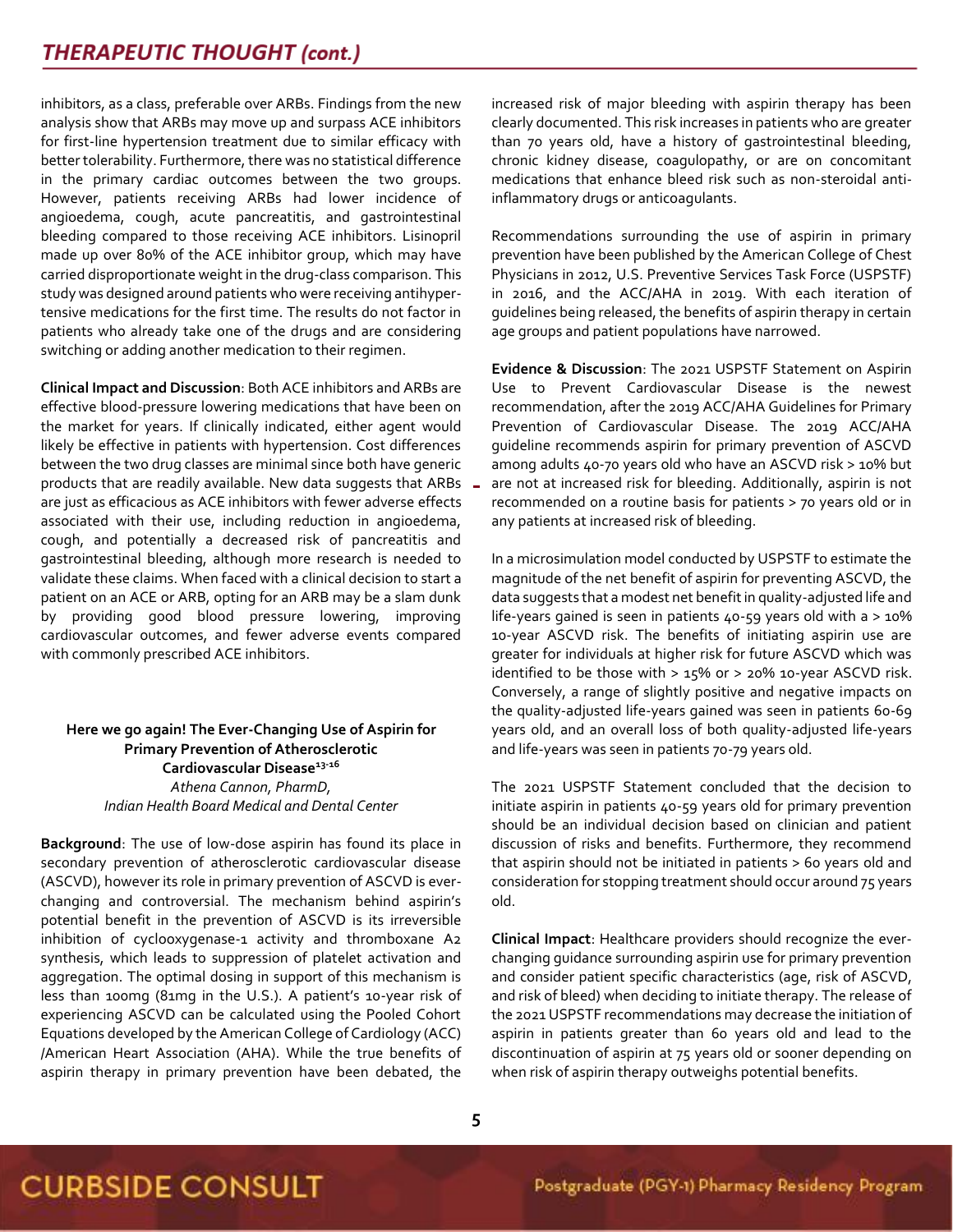#### **Comparing Newborn Outcomes After Prenatal Exposure to Individual Antidepressants: A Retrospective Cohort Study17-18** *Yesenia Lopez-Mendoza, PharmD, Community-University Health Care Center*

**Background**: A Centers of Disease Control and Prevention (CDC) study found that 1 in 10 women in the United States reported experiencing major depression symptoms in 2018 and 1 in 8 women experience symptoms of postpartum depression (PPD). PPD can cause lower rates of breastfeeding initiation, poorer maternal-infant bonding, and infant developmental delays. Untreated depression in pregnancy can cause preterm delivery, preeclampsia, behavioral disturbances in babies at birth, and maternal suicidal ideations or attempts. In addition to cognitive behavioral therapy, antidepressants may also reduce the complications associated with major depression during pregnancy and PPD; however, because pregnant women are often excluded from studies, there is a lack of evidence supporting the safety of antidepressants in this population. Current depression guidelines support the safety of selective serotonin reuptake inhibitors (SSRIs) and selective-norepinephrine reuptake inhibitors (SNRIs) over other antidepressant drug classes for the general population. This study explored the safety of using SSRI and/or SNRI agents during pregnancy to help guide clinical decisions in this population.

**Purpose**: To compare safety outcomes in newborns of different antidepressant agents during pregnancy and help guide recommendations in the ambulatory care practice.

**Study Design**: Investigators pulled retrospective data from January 2010 to December 2019 from electronic medical records of several large health systems in Indiana to find patients that were prescribed an SSRI and/or SNRI starting from 100 days before the last menstrual period through the date of delivery. The study controlled for maternal age (average age was 29 + 5.8 years), race, insurance, estimated gestational age at delivery, and newborn weight, length, and head circumference between drug groups. SSRIs included citalopram, escitalopram, fluoxetine, paroxetine, and sertraline. SNRIs included bupropion, desvenlafaxine, duloxetine, and venlafaxine. Primary outcomes included neonatal intensive care unit (NICU) admission and any signs of adaptation syndrome (such as respiratory distress, feeding difficulty, jitteriness, or irritability). For this study, adaptation syndrome included diagnosis of neonatal abstinence syndrome (NAS) and pediatric adaptation syndrome (PAS). Women were categorized as either early exposure (within three months before pregnancy began or in the first trimester) or third trimester exposure (after 28 weeks of gestation).

**Results**: The study included 3694 women who were prescribed sertraline, escitalopram, fluoxetine, bupropion, citalopram, duloxetine, venlafaxine, paroxetine, and/or desvenlafaxine (n = 1653, 581, 579, 406, 385, 139, 132, 55, and 16, respectively). Bupropion had the lowest rate of adverse events of all agents, and was therefore used as the reference to compare the other agents (22.4% NICU admission and 4.7% any adaptation syndrome). Meanwhile, sertraline had the second lowest rate in adverse events after bupropion (23.3% NICU admission and 4.5% adaptation syndrome). In contrast, duloxetine had the highest rates of NICU admission (39.6%) and any adaptation syndrome (15.1%). Paroxetine also had higher rates of adaptation syndrome (12.7%) while venlafaxine had the highest rate of transient tachypnea of the newborn (TTN; 18.2%).

Women with early pregnancy exposure to duloxetine and/or escitalopram had increased odds of any adaptation syndrome, adjusted odds ratio (aOR) 2.31 [95% CI 1.11 - 4.8] and aOR 1.72 [95% CI 1.09 - 2.71], respectively, compared to women that did not have exposure to any antidepressants during early pregnancy. Alternatively, in third trimester exposure versus no exposure to any antidepressant, citalopram, duloxetine, escitalopram, fluoxetine, sertraline, and venlafaxine had greater odds of adaptation syndrome and bupropion, citalopram, duloxetine, escitalopram and fluoxetine had higher odds for NICU admissions.

**Conclusions**: The safety of medications in pregnancy is challenging due to the ethical and logistical barriers to investigating therapies in this population. This retrospective study evaluated the rate of adaptation syndrome, NICU admission, and TTN to unveil the safety of SSRI and/or SNRI exposure during pregnancy. Results found that duloxetine and escitalopram had the greatest risk for any adaptation syndrome and NICU admission, while bupropion and sertraline tended to have the lowest risk for these outcomes and were the most used antidepressants during this study. These outcomes may be related to the agent's affinity for SERT (serotonin transporter) but further investigation should be done to draw this conclusion. The study was not able to account for under- or over-capturing outcomes due to inconsistencies with use of ICD9/10 codes, variability in dosing, and influence of other onboard therapies like opioids. Also, adherence was assumed but cannot be guaranteed as a retrospective study.

**Key Points**: The findings from this study can help guide recommendations in ambulatory care practice when selecting safer antidepressant agents for individuals that are pregnant or planning on becoming pregnant.

#### **A Tool for Pharmacists to Predict 30-day Hospital Readmission in Patients with Heart Failure (ToPP-HF)<sup>19</sup>** *Angelyn Leipold, PharmD, M Health Fairview*

**Background**: Despite a nationwide effort to improve readmission rates in patients with heart failure (HF), over 20% of these patients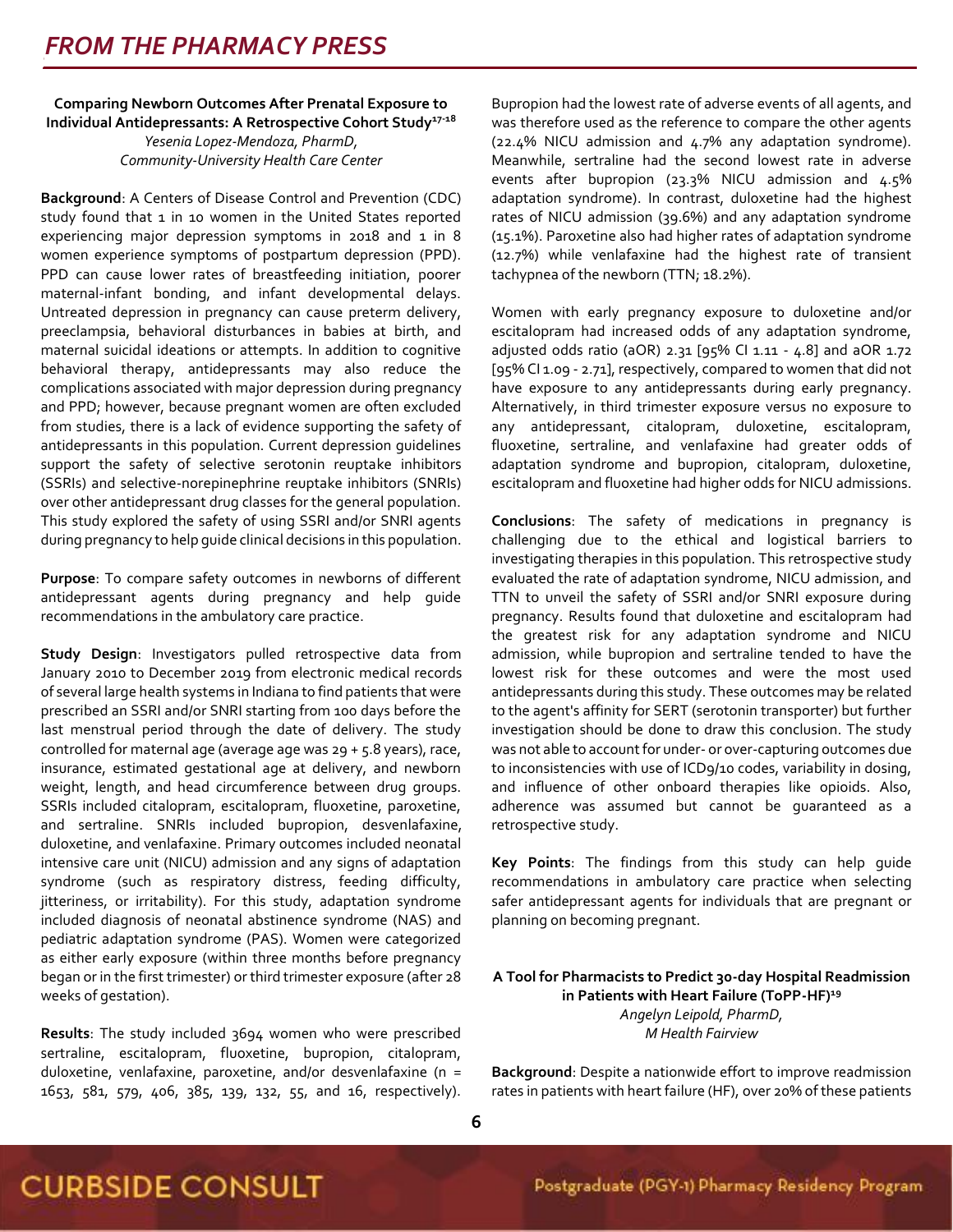still experience 30-day rehospitalizations. Pharmacists are equipped to provide transitions of care (TOC) services to patients with HF which can reduce the burden on other healthcare providers while ensuring safer and higher-quality care for patients. These pharmacist-led TOC services can include medication review, drug monitoring, adherence reinforcement, and patient education. However, interventions for these patients exceed the capacity of some TOC pharmacists due to time constraints and limited resources. Identifying and prioritizing HF patients at highest risk for readmission could help pharmacists to target patients most likely to benefit from their services.

**Purpose**: This study aimed to develop and validate a user-friendly prediction tool to assist pharmacists in efficiently identifying highrisk patients with HF admitted for any reason for 30-day all-cause unplanned hospital readmission to aid in prioritizing TOC services. This tool was specifically designed to be used by inpatient pharmacists to guide TOC interventions prior to hospital discharge.

**Study Design**: The Tool for Pharmacists to Predict 30-day hospital readmission in patients with Heart Failure (ToPP-HF) was based on a retrospective cohort study which analyzed data of HF patients admitted to a health system over a three year period. The study included adults ( > 18 years old) with HF admitted to two hospitals within a health system and randomly divided the population into two subcohorts of development (n=2,114) and validation (n=1,089). One hundred potential predictor variables were collected, and nine variable selection models were used to determine the final model. The final set of variables were inputted into a logistic regression model. Scores were then assigned by a pharmacist to each level of each variable, allowing both positive and negative values (ranging from -30 to 49), and rounding to the nearest integer.

| <b>Final Score Distribution</b> | <b>ToPP-HF Score Ranges</b> | <b>Risk of Readmission</b> |
|---------------------------------|-----------------------------|----------------------------|
| > 90th percentile               | 17 to 49                    | High-risk                  |
| 81st - 90th percentile          | 12 to 16                    | Moderate- to High-risk     |
| 51st - 80th percentile          | 0 to 11                     | Moderate-risk              |
| < 50th percentile               | $-30$ to $-1$               | Low-risk                   |

The data was assessed using the C statistic and calibration using the Hosmer-Lemeshow goodness-of-fit test and was then analyzed using SAS and Stata software.

**Results**: To make the tool user-friendly, the final ToPP-HF scoring was comprised of only 13 variables which included number of hospital admissions in previous six months; admission diagnosis of HF; number of scheduled medications; chronic obstructive pulmonary disease diagnosis; number of comorbidities; estimated glomerular filtration rate; hospital length of stay; left ventricular ejection fraction (LVEF); critical care requirement; reninangiotensin-aldosterone system inhibitor use; antiarrhythmic use;

hypokalemia; and serum sodium. The 30-day readmission outcome occurred in 16.7% of the overall study population (15.7% in the development subcohort and 18.8% in the validation subcohort). The risk prediction models showed good discrimination performance (C statistic of 0.69 [95% CI 0.65 – 0.73]) and calibration (Hosmer-Lemeshow P=0.28).

**Conclusion**: This study concluded that the ToPP-HF is a welldesigned and easy-to-use tool for pharmacists to predict 30-day all-cause, unplanned, hospital readmission and can help pharmacists to identify high-risk patients with HF who may benefit from pharmacist-led TOC services. One limitation of this study was that the data collected was from only one health system's electronic medical records (EMR) which could have missed external readmission records or most recent LVEF if a patient received care outside of the two hospitals within the system. In addition, it may be difficult and time-consuming for pharmacists to calculate the ToPP-HF score by hand as it includes 13 variables, so technology resources to automatically calculate the score would be helpful if EMR integration is possible. However, given that one focus of this study was to make the ToPP-HF tool userfriendly, it may be at the expense of accuracy as it was limited to 13 easy to evaluate variables which were not the most clinically significant predictors for readmission and could result in a less accurate prediction of readmission. Future studies may be warranted to assess generalizability of ToPP-HF to other institutions.

**Key Point**: Pharmacists are well positioned to transition HF patients from the hospital to an outpatient setting by optimizing guideline-directed pharmacotherapy treatments, encouraging medication adherence, and providing patient education. The ToPP-HF can help to identify HF patients most likely to benefit from pharmacist-led interventions through TOC services to prevent hospital readmission, likely leading to improved patient outcomes and decreased costs for the health system. However, further research should be conducted to evaluate whether pharmacist TOC interventions reduce readmissions for those selected by the ToPP-HF as highest risk.

#### **Calculating Creatinine-Based Kidney Function With and Without Sex Assigned at Birth Among Transgender Adults) 20** *Laurie Grund, PharmD, Geritom Medical, Inc.*

**Background**: Hormone therapy typically causes marked physiologic and body composition changes within months of initiation among transgender adults. The alterations in lean muscle mass due to hormone therapy is expected to have a corresponding impact on serum creatinine, as this is a known breakdown product of muscle. What is less understood is whether hormone therapy influences kidney function directly and how

clinicians should utilize gender as it relates to estimated creatinine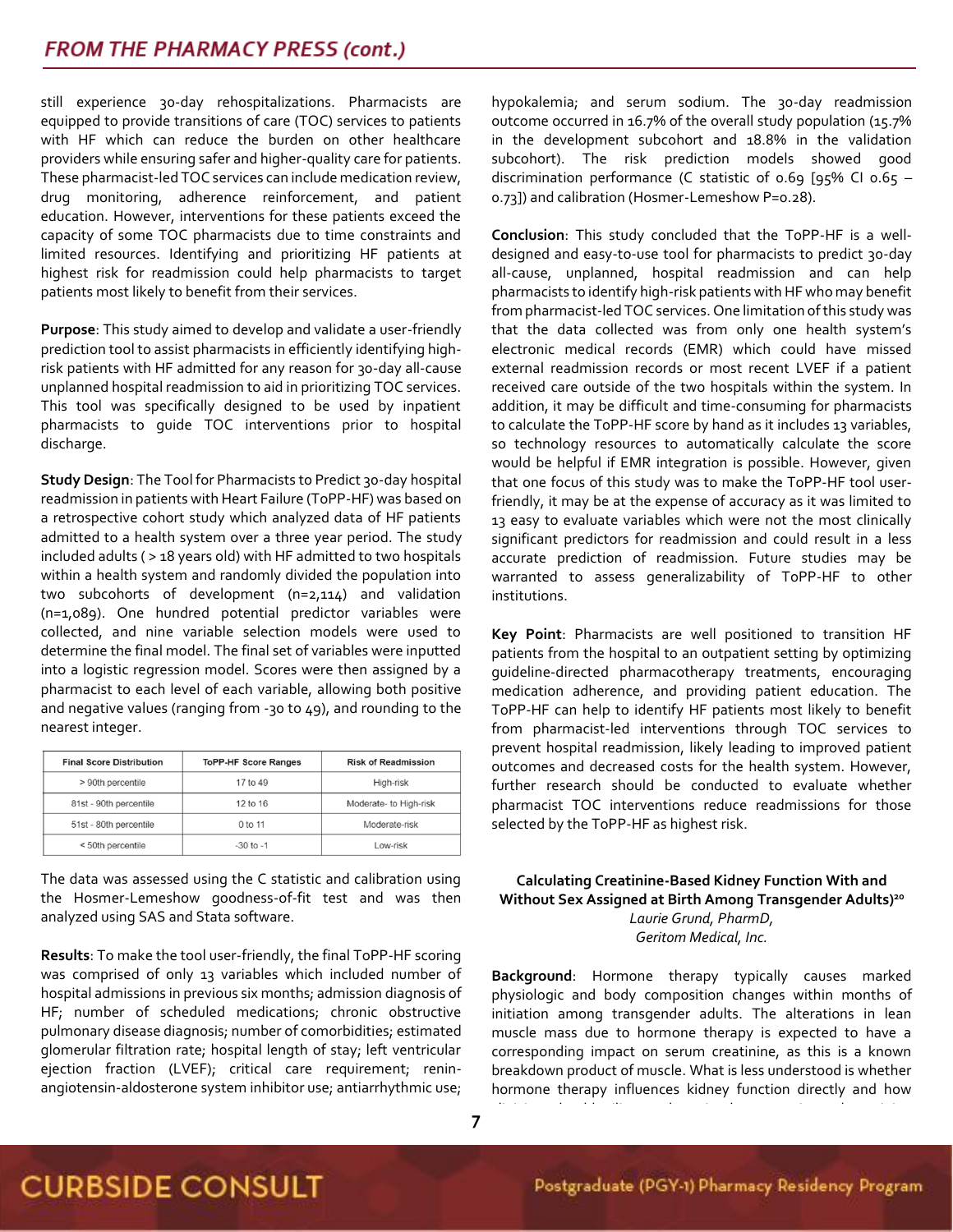clinicians should utilize gender as it relates to estimated creatinine clearance (eCrCl) and glomerular filtration rate (eGFR) equations to provide the most accurate results. As a way to account for the average body composition differences between sexes, clinicians have recommended using equations based on gender identity, rather than one's sex assigned at birth in transgender adults utilizing hormone therapy.

**Objectives**: The primary endpoint was the percent difference in median eCrCl three to six months and six to twelve months post initiation of hormone therapy compared with baseline using the Cockcroft-Gault (C-G) renal function estimation equation. The secondary objective was to re-analyze Cockcroft-Gault, modification of diet in renal disease (MDRD), and chronic kidney disease epidemiology study (CKD-EPI) estimates three to six months and six to twelve months post-index date using equations associated with gender identity (male-based equations in the testosterone group; female-based equations in the estrogen group) and compared these with baseline estimates using sex assigned at birth.

**Study Design**: This study was a single-system, multicenter, retrospective cohort study of healthy transgender adults. Patients were identified over a ten year period as having completed at least one transgender health-related clinical visit based on validated diagnosis codes. Eligible patients were prescribed hormone therapy, either testosterone or estrogen, for at least 90 days, with the index date set as the first hormone order date, and at least one creatinine measurement within six months pre-index date at baseline.

**Results**: In total, 989 patients completed at least one clinical visit for transgender related care. Of those 989 patients, 70 were analyzed, 29 of whom were prescribed testosterone and 41 were prescribed estrogen. At baseline and follow-up visits, laboratory values, body composition, eCrCL and eGFR using estimating equations based on sex assigned at birth, and gender identiy were assessed and recorded. In the testosterone group, using femalebased equations, Cockcroft-Gault estimates significantly decreased from baseline only at the six to twelve-month follow-up assessment. Also, in the testosterone group, median MDRD and CKD-EPI estimates had a significant decrease at both the three to six month and six-to-twelve-month follow-up when compared to baseline (see Table 1 below). In the estrogen group, using malebased equations, there were no statistically significant changes at either the three to six month or six-to-twelve-month follow-up assessments. When applying gender identity, using male based equations in the testosterone group at follow-up, median MDRD and CKD-EPI estimates were significantly higher at both the three to six month and six-to-twelve-month visits, compared to baseline (see Table 2 below). The authors note that these findings suggest on average, neither testosterone or estrogen treatment are likely associated with significant changes in estimated kidney function,

and feel that these findings align with previous studies recommending clinicians use male-based equations after at least six months of testosterone therapy.

|                        | Table 1. Abbreviated Testosterone Group Results at Baseline and |  |  |  |
|------------------------|-----------------------------------------------------------------|--|--|--|
| Follow-up $(n = 29)$ . |                                                                 |  |  |  |

| <b>Percent Change</b>                        | Baseline (range) | 3-6 Months (range)                                                                      | 6-12 Month (range)                                                                       |
|----------------------------------------------|------------------|-----------------------------------------------------------------------------------------|------------------------------------------------------------------------------------------|
| eCrCL C-G<br>(ml/min)                        | 120 (97-143)     | $94(93 - 114)$<br>-3%: female-based<br>$P = 0.3125$<br>+21%: male-based<br>P > 0.025    | $93(83 - 119)$<br>-14%: female-based<br>$P = 0.0181$<br>+5%: male-based<br>P > 0.025     |
| eGFR MDRD<br>(mI/min/1.73m <sup>2</sup> )    | 99 (83 - 120)    | $89(81 - 96)$<br>-7%: female-based<br>$P = 0.0013$<br>+26%: male-based<br>$P = 0.0005$  | $80(71 - 100)$<br>-18%: female-based<br>$P = 0.0006$<br>+11%: male-based<br>$P = 0.0003$ |
| eGFR CKD-EPI<br>(mI/min/1.73m <sup>2</sup> ) | 116 (97 - 124)   | 105 (94 - 112)<br>-7%: female-based<br>$P = 0.0046$<br>+13%: male-based<br>$P = 0.0007$ | $94(83 - 113)$<br>-9%: female-based<br>$P = 0.0009$<br>+4%: male-based<br>$P = 0.0094$   |

*Table 2. Abbreviated Estrogen Group Results at Baseline and Followup (n = 41).*

| <b>Percent Change</b>                        | Baseline (range) | 3-6 Months (range)                                                                     | 6-12 Months (range)                                                                   |
|----------------------------------------------|------------------|----------------------------------------------------------------------------------------|---------------------------------------------------------------------------------------|
| eCrCL C-G<br>(ml/min)                        | 129 (112 - 153)  | 125 (116 - 144)<br>+5%: male-based<br>$P = 0.2842$<br>-12%: female-based<br>P < 0.0001 | 145 (105 - 163)<br>0%: male-based<br>$P = 0.6567$<br>-17%: female-based<br>P < 0.0001 |
| eGFR MDRD<br>(mI/min/1.73m <sup>2</sup> )    | 111 (94 - 125)   | 105 (101 - 120)<br>+4%: male-based<br>$P = 0.2451$<br>-23%: female-based<br>P < 0.0001 | 117 (90 - 133)<br>0%: male-based<br>$P = 0.6476$<br>-26%: female-based<br>P < 0.0001  |
| eGFR CKD-EPI<br>(mI/min/1.73m <sup>2</sup> ) | 117 (104 - 126)  | 116 (109 - 126)<br>+1%: male-based<br>$P = 0.2348$<br>-19%: female-based<br>P < 0.0001 | 122 (101 - 130)<br>0%: male-based<br>$P = 0.9705$<br>-15%: female-based<br>P < 0.0001 |

**Conclusions**: It still remains unclear whether sex-based or genderidentity-based kidney function estimation equations are accurate for transgender adults using hormone therapy. Female-based equations may underestimate eCrCl or eGFR amoung transgender adults undergoing either testosterone or estrogen therapy within the first year of therapy. Clinicians should recognize the potential for underestimation of kidney function when utilizing female based estimation equations and dosing medications in transgender individuals when using kidney-based dose adjustments. Authors also note that larger prospective studies with measured GFRs are needed to determine the impact of hormone therapy on kidney function in transgender adults during both short and long-term therapy.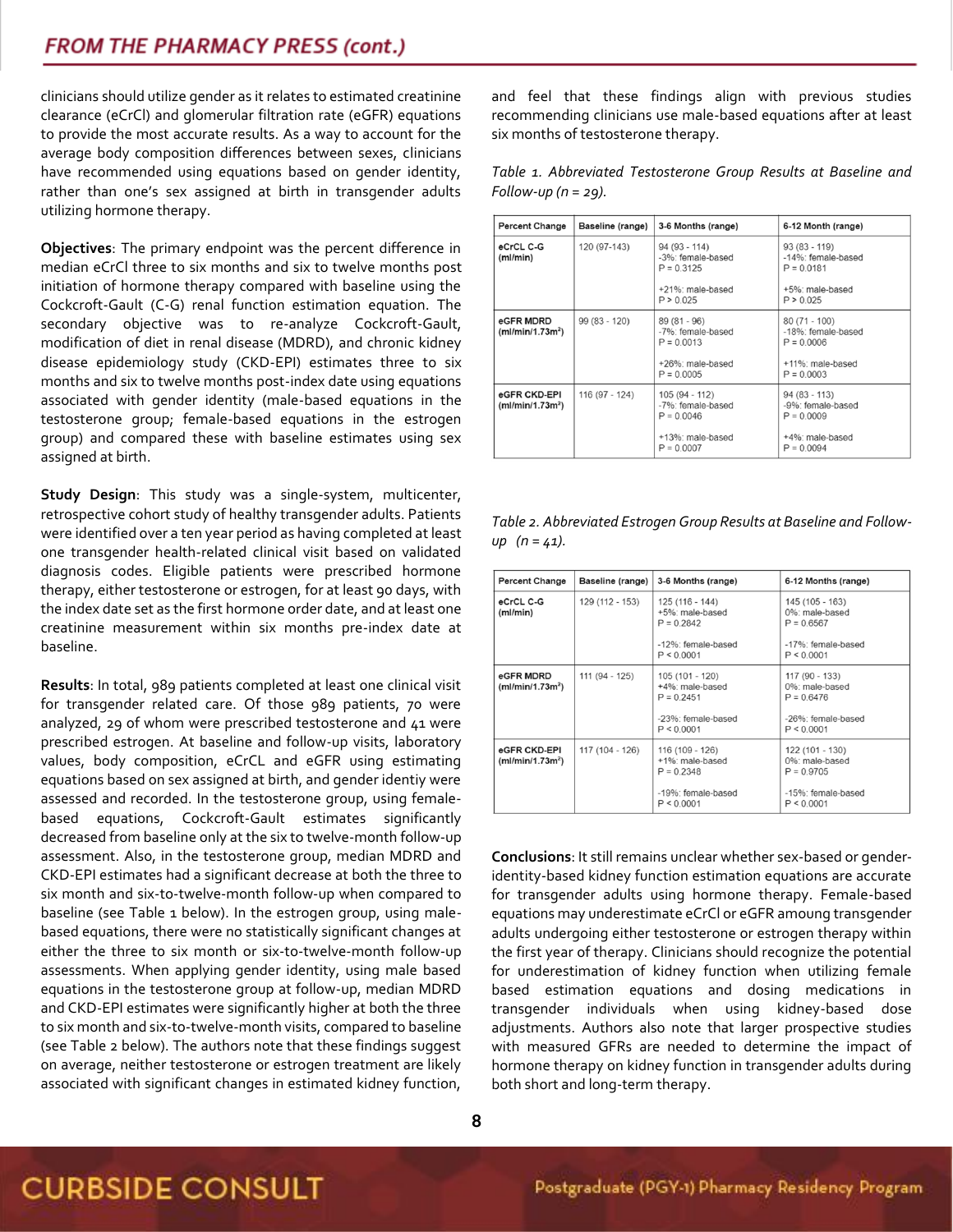**Best Bang for Your Buck: DOACs vs Warfarin for Atrial Fibrillation<sup>21</sup>** *Sabrina Wolfe, PharmD, Essentia Health*

**Background**: Since direct oral anticoagulants (DOACs) have gained popularity as guideline-supported therapy, cost has been a major factor in their utility, especially compared to warfarin which is thought to be inexpensive. Now that DOACs have gained popularity, a new question has started to arise. What would be more cost efficient; DOACs or warfarin with lab monitoring? Which of these two options provide a longer survival for patients? Can the current studies done on this topic be applied to the Veteran Affairs population? With the acceptance and increased use of DOACs in atrial fibrillation (AF), several studies have been completed on the affordability compared to warfarin. However, few studies have been applicable to the Veteran Affairs (VA)- Medicare dual enrolled population.

**Purpose**: This study's purpose was to assess the total medical expenses for nonvalvular atrial fibrillation (AF) patients who were either on a DOAC or warfarin and enrolled in the VA Healthcare System and fee-for-service Medicare.

**Study Design**: This nationwide retrospective cohort study looked at data collected between 2012 and 2015 primarily from the VA's Corporate Data Warehouse which contained care tracking from all VA facilities. The study analyzed 48,297 VA-Medicare dual enrolled patients: 31,276 receiving warfarin and 17,021 patients receiving a DOAC. Total expenditures were presented in table format. Each year was analyzed using a Kaplan-Meier estimator.

Inclusion criteria consisted of those with at least one prescription fill for warfarin or a DOAC within the time period. Exclusion criteria were those without a diagnosis of non-valvular AF or those with missing facility level identifiers. This was done to ensure complete data was being used for VA patients with fee-for-service Medicare. Lastly, those who had switched or discontinued anticoagulants within one year of the index date were excluded. The primary outcome was total medical expenditure over three years following treatment initiation.

**Results**: Overall, warfarin patients had a higher total healthcare cost than those who were on a DOAC. The cost of medical services was calculated from public payer perspective (VA and Medicare) using health service utilization and prescription drug fills. This held true for both the unadjusted average and three year adjusted expenditures. The study found that those on warfarin had an additional adjusted expenditure of \$25,688 (P<0.001). Not only was this discovered, but the study also found that the survival rate was lower among warfarin patients by 0.52 years (95% CI=−0.695 to −0.349). The study noted that the increased cost and lower survival rate was potentially due to higher stroke rate and bleeding events with warfarin use than those on DOACs, which was also demonstrated in previous studies. Two of the prominent limitations with this study were having such a specific population as well as grouping patients based on DOAC class use, not a specific medication. With the population of the study only containing VA patients, it may not be generalizable to other populations. The limitation with just grouping patients based on DOAC medication class use and not a specific type of DOAC may not accurately capture the expenditure difference from DOAC to DOAC.

**Conclusion**: VA patients with nonvalvular AF who are being started on warfarin will incur a higher cost overall than those started on a DOAC. These patients also had a lower survival rate than those on DOACs.

**Key Points**: Important outcomes identified included patients on warfarin not only had a higher total overall healthcare cost but they also had a lower survival rate than those on DOACs. When the study assessed expenditures it was done yearly over a three year time span. Lastly, both in adjusted and raw scenarios, DOACs were most cost effective in the long run.

### *MISCELLANEOUS NEWS*

**Easing Patient Fears - Recalls due to Impurities 22-25** *Hayley Kytta, PharmD, Allina Health*

In recent years, there have been several high-profile recalls of drugs due to nitrosamine impurities. Nitrosamines are often formed as unintentional by-products during food processing. They are commonly found in processed meats, alcoholic beverages, and tobacco smoke. Trace amounts have also been identified in drinking water and some cosmetics. Several studies have concluded that prolonged exposure to high levels of some

nitrosamine compounds can cause cancer in rats. Due to this, nitrosamines have been classified as probable or possible carcinogens in humans.

Recalls of ranitidine and metformin due to nitrosamine impurities in 2019 and 2020 caused much confusion for the public and prompted reckless headlines such as "Does Metformin Give You Cancer?". A similar response occurred after the latest recall of varenicline (Chantix®). It is imperative that pharmacists are prepared to discuss these recalls with patients and provide insight about the reason behind the uptick in recalls. First and foremost, it

is important to help patients understand that these recalls are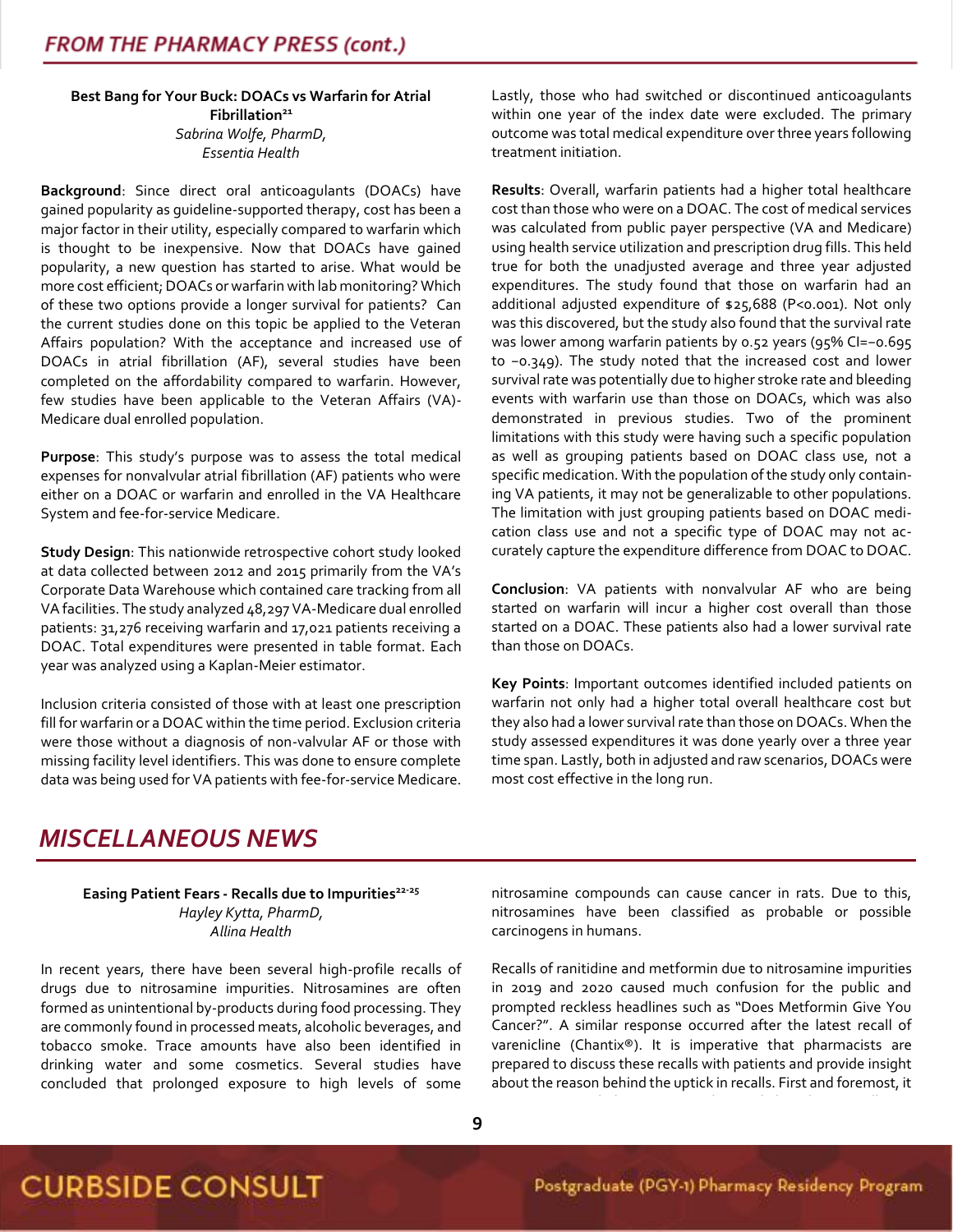is important to help patients understand that these recalls are related to impurities, rather than the medication itself. The Food and Drug Administration has found that the source of nitrosamines can be related to the drug's manufacturing process, its chemical structure, or storage conditions. The increased prevalence of nitrosamines in pharmaceuticals is thought to be largely due to advancements in the technology used to detect such compounds. Additionally, pharmacists can help provide context around the relative risk of these impurities. After Pfizer announced the voluntary recall of varenicline due to the presence of N-nitrosovarenicline, the FDA released a statement saying that there were no urgent risks to the patients taking the medication and that there had been no reports of adverse events related to the recall. Patients may have concerns about continuing a medication that was impacted by a recall, even if they received a lot number that was not affected. With the current Chantix® recall, pointing out the nitrosamine content of cigarettes (up to 1,760 ng/cigarette vs. 4 to 460 ng/tablet of varenicline) could be a useful point to bring up when discussing risks and benefits of continuing therapy.

#### **Easing Patient Fears - Recalls due to Impurities 26-28** *Rachel Wedemeyer, PharmD, M Health Fairview*

In August and September 2021, two new mobile health apps were launched; Docket and Freestyle Libre 2®. The Docket® app allows individuals to securely view and share their immunization records found on the Minnesota Immunization Information Connection (MIIC). Individuals can view all immunizations administered in Minnesota, New Jersey, or Utah, in one record, even if they were given by different healthcare providers, health systems, or pharmacies. This app launch comes as a direct response to the growing number of individuals requesting access to their vaccine information. Requests to access MIIC information has nearly doubled in 2021 as individuals need access to covid-19 vaccination records to attend certain events or activities. The Docket app creates an easy and convenient avenue for individuals to find, view, and share personal immunization records without needing to submit a formal request and wait to receive their records. This app is free and available to download for both Apple and Android devices.

The Freestyle Libre 2® app was cleared for use by the Food and Drug Administration (FDA) in conjunction with the Freestyle Libre 2® continuous glucose monitoring (CGM) system in early August. Clearance of this app now allows users of the Freestyle Libre 2® CGM system to scan their sensor, view blood glucose readings, and set real-time glucose alarms for hypoglycemia from their mobile device. The new Freestyle Libre 2® CGM differs from the original Freestyle Libre 14 day® CGM as it has added Bluetooth connectivity and the ability to set alarms for hyper and hypoglycemia. The Freestyle Libre 2® app can be connected to

LibreView, a secure cloud-based data management platform that allows individuals to share their real-time glucose readings with healthcare providers and caregivers. The release of this app now makes the Freestyle Libre 2® CGM system comparable to other CGM systems currently on the market which also have their own apps. This app is free to download and available to individuals who have an Apple or Android device. To use on Apple products, an Apple brand mobile device (iPhone 7 or newer) or a device that runs on an iOS platform (14.0 or newer) is required. To use on Android products, a current mobile device (Google Pixel, LG Nexus 5X, Samsung Galaxy S7 edge, Sony Xperia 1 or newer) that runs on an Android platform (8.0 or newer) is required.

The demand for easily accessible health records and information is evident as more individuals opt for mobile apps to help manage chronic conditions and access their personal health records. The Docket and Freestyle Libre 2® apps are the newest to join the growing number of health-related apps available and will be beneficial in connecting patients to their health information quickly and conveniently.

#### **A new challenger enters the field: FDA approves the first interchangeable biosimilars29-37** *Madeleine Davies, PharmD M Health Fairview Smiley's Family Medicine Clinic*

Within 2021, the US Food and Drug Administration (FDA) has given the green light for two biosimilars to obtain interchangeable status. The FDA granted the first of these on 28 July 2021 to Semglee® (insulin glargine-yfgn) and the second on 18 October 2021 to Cyltezo® (adalimumab-adbm). With this interchangeable designation, pharmacists will be able to substitute each of these products for their reference biologics - Lantus® (insulin glargine) and Humira® (adalimumab), respectively.

Insulin glargine is a long-acting insulin that is crucial to the regimen of many insulin-dependent patients with diabetes. However, a study published by Herkert et al showed that high costs and copays for this medication resulted in an estimated 25 percent of patients underusing their insulin and obtaining poor glycemic control. It is hoped that the approval of an interchangeable for Lantus® will result in more affordable insulin, but complicated drug prices make it difficult to determine the extent to which patients can benefit. To add to the complication, Biocon, maker of Semglee®, announced the release of both a branded and an unbranded version of insulin glargine-yfgn on 16 November 2021. As of November 2021, RED BOOK Online reports the average wholesale price (AWP) of a 5-pack of the new Semglee® (insulin glargineyfgn) pens to be \$484.85, 95 percent of the AWP of a 5-pack of Lantus<sup>®</sup> pens at \$510.37. In comparison, a 5-pack of insulin glargine (insulin glargine-yfgn) pens has an AWP of \$177.58, 35 percent of Lantus® pens, per RED BOOK Online. These two insulin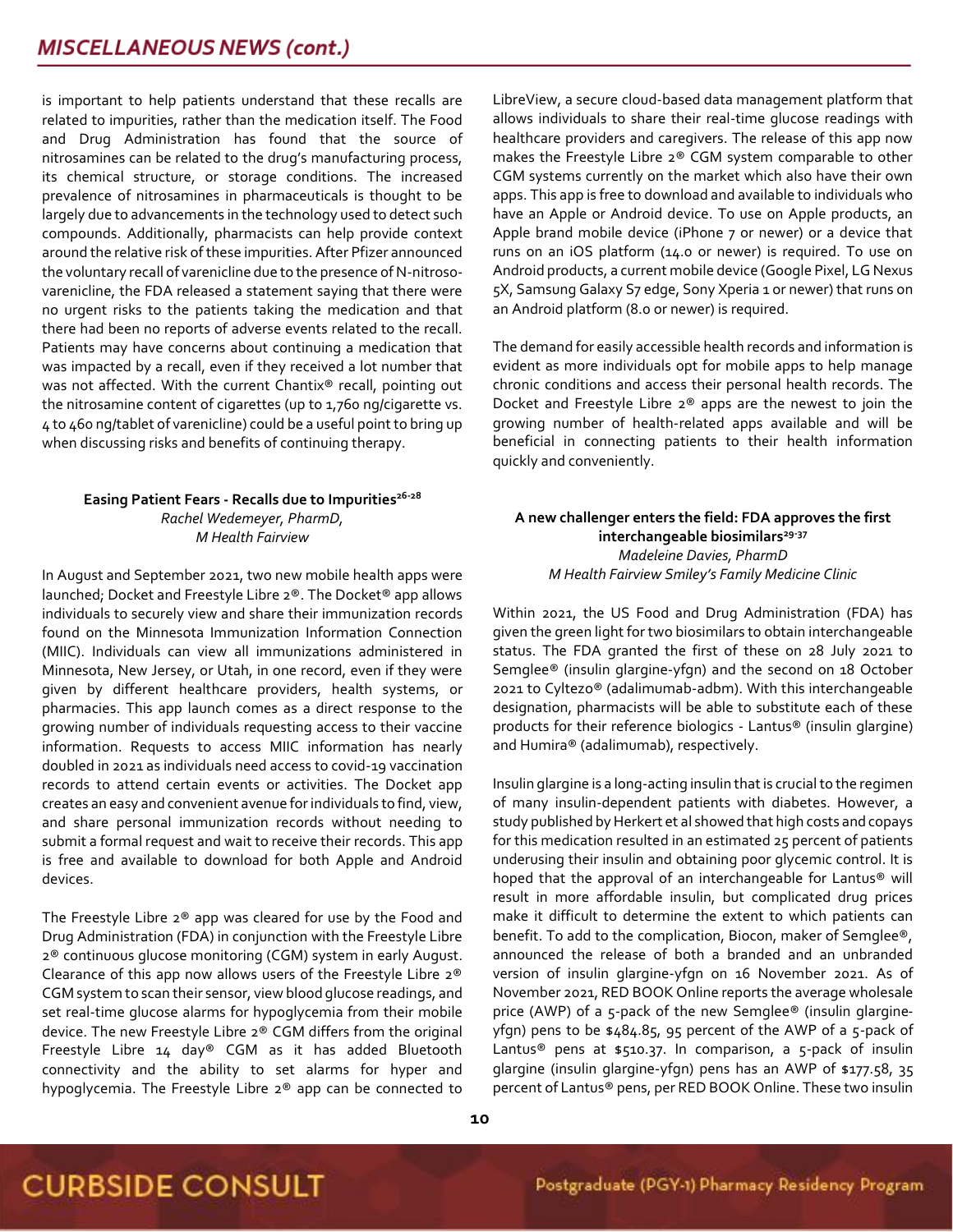glargine-yfgn will both be interchangeable by pharmacies, though coverage by insurance will be determined on a plan-by-plan basis.

Less is known about the expected price and financial impact of Cyltezo®, the interchangeable for Humira®. Humira® is the number one drug in terms of revenue generation in the US, topping the market at \$19.8 million in total sales in 2020, according to an article by Buntz. The AWP of a 2-pack (approximately one month supply) of Humira® 40 mg/0.8 mL is \$7,161.82, according to RED BOOK Online. While the expected financial impact of an interchangeable for Humira® is exciting, there are a couple

limitations. First, the FDA only approved Cyltezo® in the 40 mg/o.8 mL and 20 mg/0.4 mL formulations. Humira® is available in a higher concentrated 80 mg/0.8 mL pen, which could leave Humira® as the preferred product when higher doses of adalimumab are indicated. Secondly, Boehringer Ingelheim announced in 2019 that Cyltezo® will not be introduced to the US market until 1 July 2023 due to litigation agreements with AbbVie, the maker of Humira®. The FDA's second interchangeable approval has many implications for patients, pharmacists, and the US market, but it will be another year until these implications are realized.

### *New Drug Review*

**Qulipta™ (Atogepant), AbbVie Inc38-41** *Jacqueline Scholler, PD4 University of Minnesota*

**Indication**: Prevention of episodic migraines in adults.

**Mechanism of Action**: Atogepant is a calcitonin gene-related peptide (CGRP) receptor antagonist. When CGRP is released in excess, it causes intense pain and inflammation in the meninges. Atogepant works by blocking the release of CGRP, thus, preventing the underlying mechanism of migraine attacks.

**Dosage and Administration**: Atogepant is given as a 10mg, 30mg, or 60mg once daily oral tablet with or without food. For patients with severe renal impairment or concomitant strong CYP3A4 inhibitor use, the dose is 10mg orally once daily. Its use should be avoided in patients with severe hepatic impairment. For patients with concomitant OATP inhibitor use, the dose is 10 or 30mg orally once daily. The dose is 30 or 60mg orally once daily for patients on moderate to strong CYP3A4 inducers.

**Effectiveness**: In the first efficacy trial done to evaluate atogepant, 910 patients were randomized to receive atogepant 10mg, 30mg, 60mg, or placebo once daily for 12 weeks. The primary efficacy endpoint was the change from baseline in mean monthly migraine days (MMD). The mean change from baseline MMD across 12 weeks was -3.7 days for atogepant 10mg, -3.9 for atogepant 30mg, -4.2 for atogepant 60mg, and -2.5 for placebo (p<0.001 for all three atogepant arms).

**Safety**: In the 12-week clinical trials for atogepant, the most common adverse effects reported were nausea, constipation, and fatigue. The events had an incidence rate that was at least 4% greater than placebo. Decreased appetite was another reported adverse event, however, the difference in incidence between placebo and the atogepant arms was not significant.

**Cost**: The average wholesale price (AWP) for 30 tablets of any strength (10mg, 30mg, or 60mg) is \$1,189 according to RED BOOK online.

**Place in Therapy**: Atogepant is a once daily oral tablet approved as first-line therapy to prevent chronic migraines in adults.This is currently the only available oral option for CGRP receptor antagonists. In addition to easier administration, this medication has shown efficacy and tolerability in clinical trials. However, it may only be available to certain patient groups due to its steep cost.

### *REFERENCES*

- 1. Anker SD, Butler J, Filippatos G, et al. Empagliflozin in heart failure with a preserved ejection fraction. *N Engl J Med*. 2021;385(16):1451-1461. doi:10.1056/NEJMoa2107038.
- 2. Baker TB, Piper ME, Smith SS, Bolt DM, Stein JH, Fiore MC. Effects of combined varenicline with nicotine patch and of extended treatment duration on smoking cessation: a randomized clinical trial. *JAMA*. 2021;326(15):1485-1493. doi:10.1001/jama.2021.15333.

 *(continued)*

## **CURBSIDE CONSULT**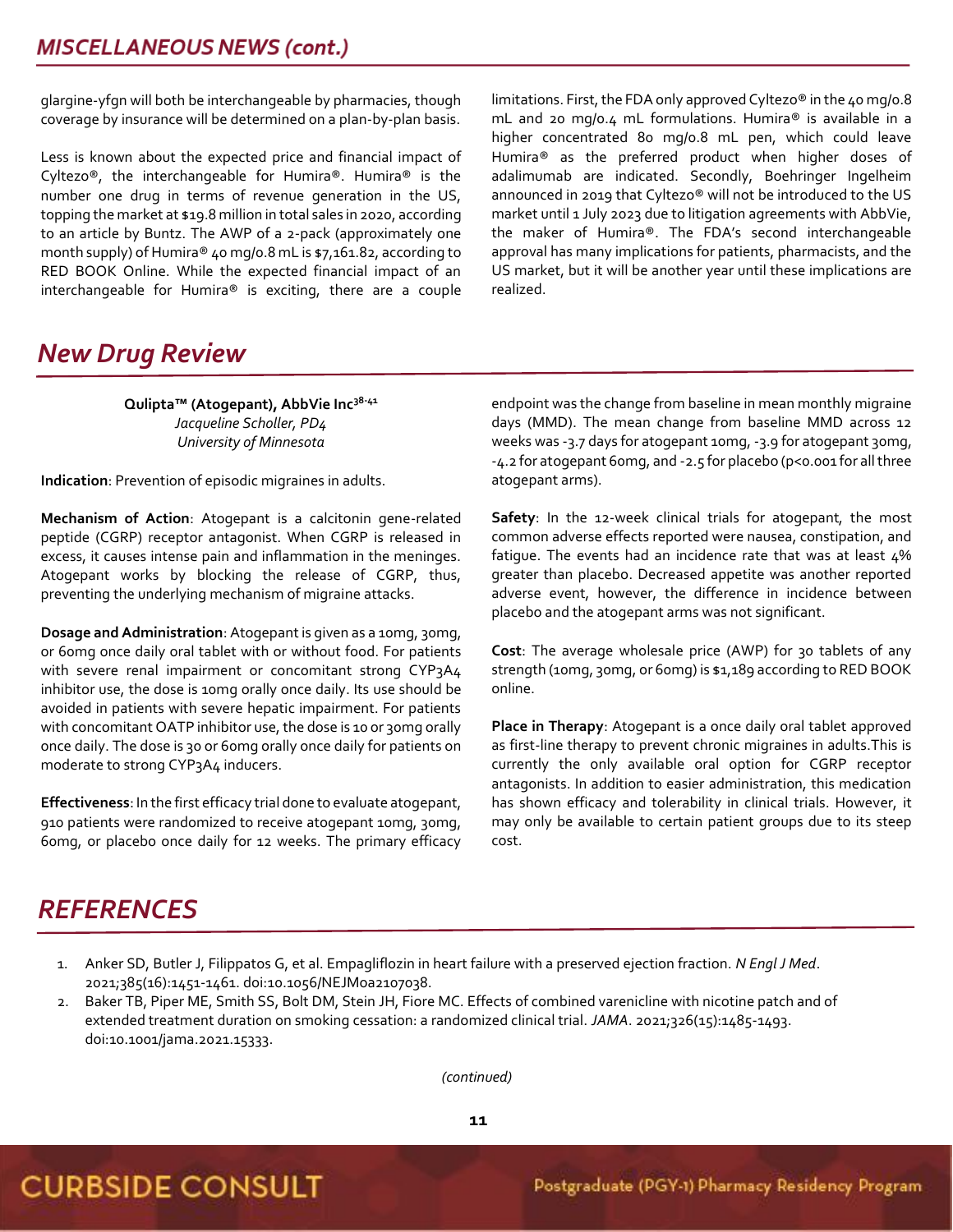### REFERENCES (cont.)

- 3. Yang CP, Liang CS, Chang CM, et al. Comparison of new pharmacologic agents with triptans for treatment of migraine: a systematic review and meta-analysis. JAMA Network Open. 2021;4(10):e2128544-e2128544. doi:10.1001/JAMANETWORKOPEN.2021.28544
- 4. Delgado C, Baweja M, Crews DC, et al. A Unifying Approach for GFR Estimation: Recommendations of the NKF-ASN Task Force on Reassessing the Inclusion of Race in Diagnosing Kidney Disease [published online ahead of print, 2021 Sep 22]. *Am J Kidney Dis.* 2021;S0272-6386(21)00828-3. doi:10.1053/j.ajkd.2021.08.003.
- 5. Levey AS, Bosch JP, Lewis JB, Greene T, Rogers N, Roth D. A more accurate method to estimate glomerular filtration rate from serum creatinine: a new prediction equation. Modification of Diet in Renal Disease Study Group. *Ann Intern Med*. 1999;130(6):461-470. doi:10.7326/0003-4819-130-6-199903160-00002.
- 6. Delgado C, Baweja M, Burrows NR, et al. Reassessing the Inclusion of Race in Diagnosing Kidney Diseases: An Interim Report from the NKF-ASN Task Force. *J Am Soc Nephrol.* 2021;32(6):1305-1317. doi:10.1681/ASN.2021010039.
- 7. Levey AS, Tighiouart H, Titan SM, Inker LA. Estimation of Glomerular Filtration Rate With vs Without Including Patient Race. *JAMA Intern Med*. 2020;180(5):793-795. doi:10.1001/jamainternmed.2020.0045
- 8. Casal MA, Ivy SP, Beumer JH, Nolin TD. Effect of removing race from glomerular filtration rate-estimating equations on anticancer drug dosing and eligibility: a retrospective analysis of National Cancer Institute phase 1 clinical trial participants. *Lancet Oncol.* 2021;22(9):1333-1340. doi:10.1016/S1470-2045(21)00377-6.
- 9. Inker LA, Eneanya ND, Coresh J, et al. New Creatinine- and Cystatin C-Based Equations to Estimate GFR without Race. N Engl J Med. 2021;385(19):1737-1749. doi:10.1056/NEJMoa2102953.
- 10. Abbasi J. Choose ARBs over ACE inhibitors for first-line hypertension treatment, large new analysis suggests. *JAMA.* 2021;326(13):1244–1245. doi:10.1001/jama.2021.14017.
- 11. Chen R, Suchard MA, Krumholz HM, et al. Comparative First-Line Effectiveness and Safety of ACE (Angiotensin-Converting Enzyme) Inhibitors and Angiotensin Receptor Blockers: A Multinational Cohort Study. *Hypertension AHA.* 2021;78:591-603. doi:10.1161/hypertensionaha.1201667.
- 12. Li ECK, Heran BS, Wright JM. Angiotensin converting enzyme (ACE) inhibitors versus angiotensin receptor blockers for primary hypertension. *Cochrane Database of Syst Rev*. 2014;(8): CD009096. doi: 10.1002/14651858.CD009096.pub2. Accessed 10 November 2021.
- 13. Vandvik P, Lincoff A, Gore J, et al. Primary and secondary prevention of cardiovascular disease: antithrombotic therapy and prevention of thrombosis. *Chest*. 2012; 141(2 Suppl): e637S–e668S. doi: 10.1378/chest.11-2306
- 14. US Preventive Services Task Force. Statin use for the primary prevention of cardiovascular disease in adults: US Preventive Services Task Force recommendation statement. *JAMA.* 2016;316(19):1997-2007.
- 15. Arnett D, Blumenthal R, Albert M, et al. 2019 ACC/AHA guidelines on the primary prevention of cardiovascular disease: a report of the American College of Cardiology/American Heart Association Task Force on Clinical Practice. *Circulation*. 2019;140:e596-e646
- 16. Aspirin use to prevent cardiovascular disease: preventative medication. US Preventive Services Task Force. October 12, 2021. Accessed November 13, 2021. https://www.uspreventiveservicestaskforce.org/uspstf/draft-recommendation/aspirin-use-toprevent-cardiovascular-disease-preventive-medication#bootstrap-panel--5
- 17. Marks C, Silvola R, Teal E, Quinney SK, Haas DM. Comparing newborn outcomes after prenatal exposure to individual antidepressants: a retrospective cohort study. *Pharmacotherapy: official journal of the American College of Clinical Pharmacy*. 2021;(0). doi:10.1002/phar.2628
- 18. Bauman BL, Ko JY, Cox S, et al. Vital Signs: Postpartum depressive symptoms and provider discussions about perinatal depression - United States, 2018. MMWR Morbidity and mortality weekly report. 2020;69(19):575-581. doi:10.15585/MMWR.MM6919A2
- 19. Riester MR, McAuliffe L, Collins C, Zullo AR. Development and validation of the Tool for Pharmacists to Predict 30-day hospital readmission in patients with Heart Failure (ToPP-HF). *Am J Health Syst Pharm*. 2021;78(18):1691-1700. doi:10.1093/ajhp/zxab223
- 20. Fadich SK, Kalayjian A, Greene DN, Cirrincione LR. A Retrospective Analysis of Creatinine-Based Kidney Function With and Without Sex Assigned at Birth Among Transgender Adults. *Annals of Pharmacotherapy*. October 2021. doi:10.1177/106002802110501
- 21. Wong, E., Done, N., Zhao, M., Woolley, A., Prentice, J. and Mull, H., 2021. Comparing total medical expenditure between patients receiving direct oral anticoagulants vs warfarin for the treatment of atrial fibrillation: evidence from VA-Medicare dual enrollees. *Journal of Managed Care & Specialty Pharmacy*, 27(8), pp.1056-1066.

 *(continued)*

**12**